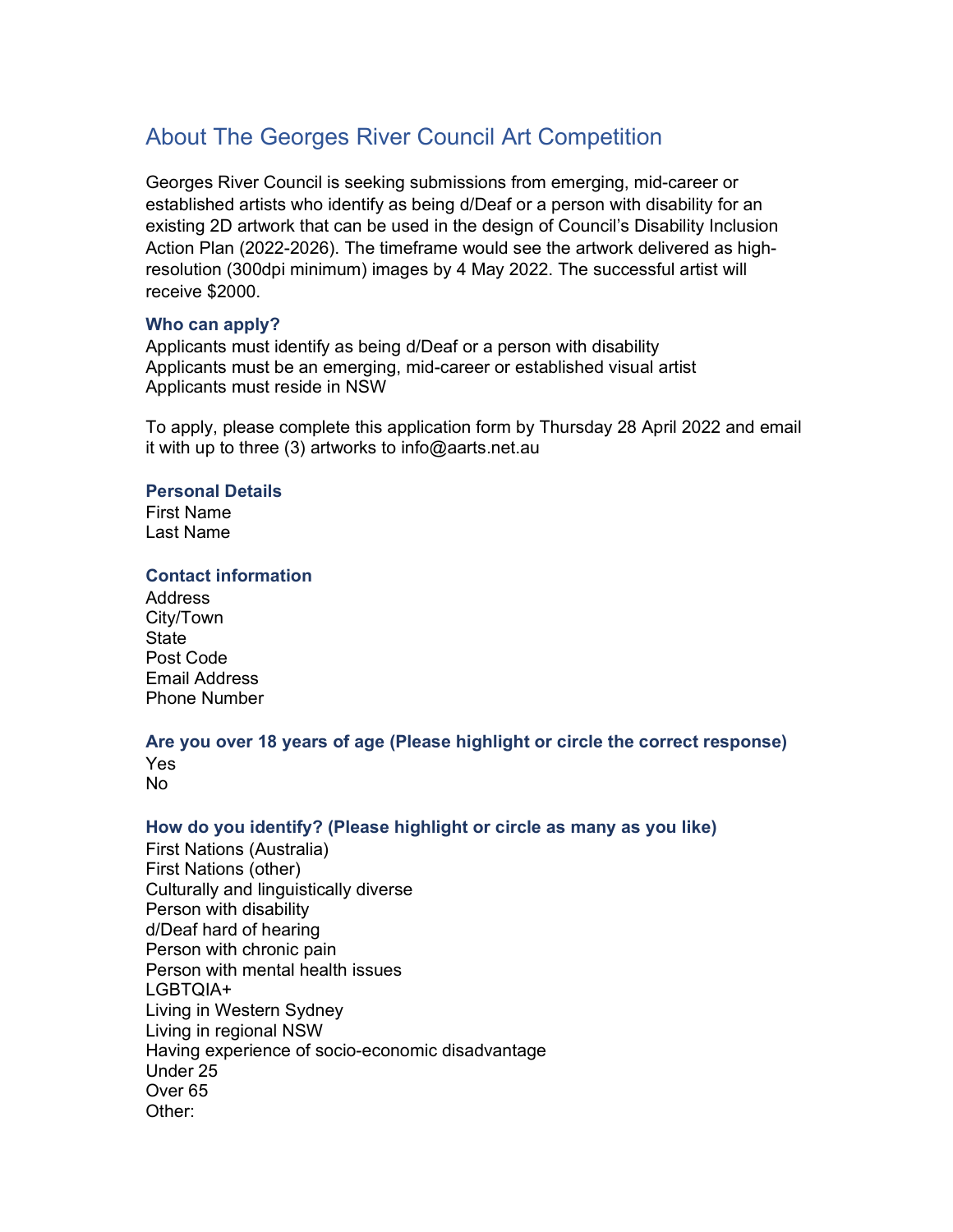## Gender: How do you identify? (Please highlight or circle the correct response)

Female Male Non-binary Prefer to self-describe:

#### **Access**

Do you have any access requirements? Please list your requirements, e.g. Auslan, captioning, etc. Please be very detailed and specific in your response:

## How did you hear about the Georges River Council Art Competition? (Please highlight or circle as many as you like)

Georges River Council Website Accessible Arts e-news Accessible Arts website Facebook Instagram Word of Mouth **Other** 

## Artist Bio

Please provide a short bio on yourself and your career/goals as an artist: (Maximum 500 words)

## Your GRC Art Competition Submission

You may submit up to 3 artworks for the competition. Artworks must be available to be submitted to Georges River Council as a high-resolution file (minimum 300 dpi).

Your artwork should embody, connect, or tell a story relating to one or more of the four key areas of the DIAP. The four key areas of the DIAP to which the artwork must relate to are:

- Positive attitudes & behaviour
- Creating liveable communities
- Better systems and processes
- Employment